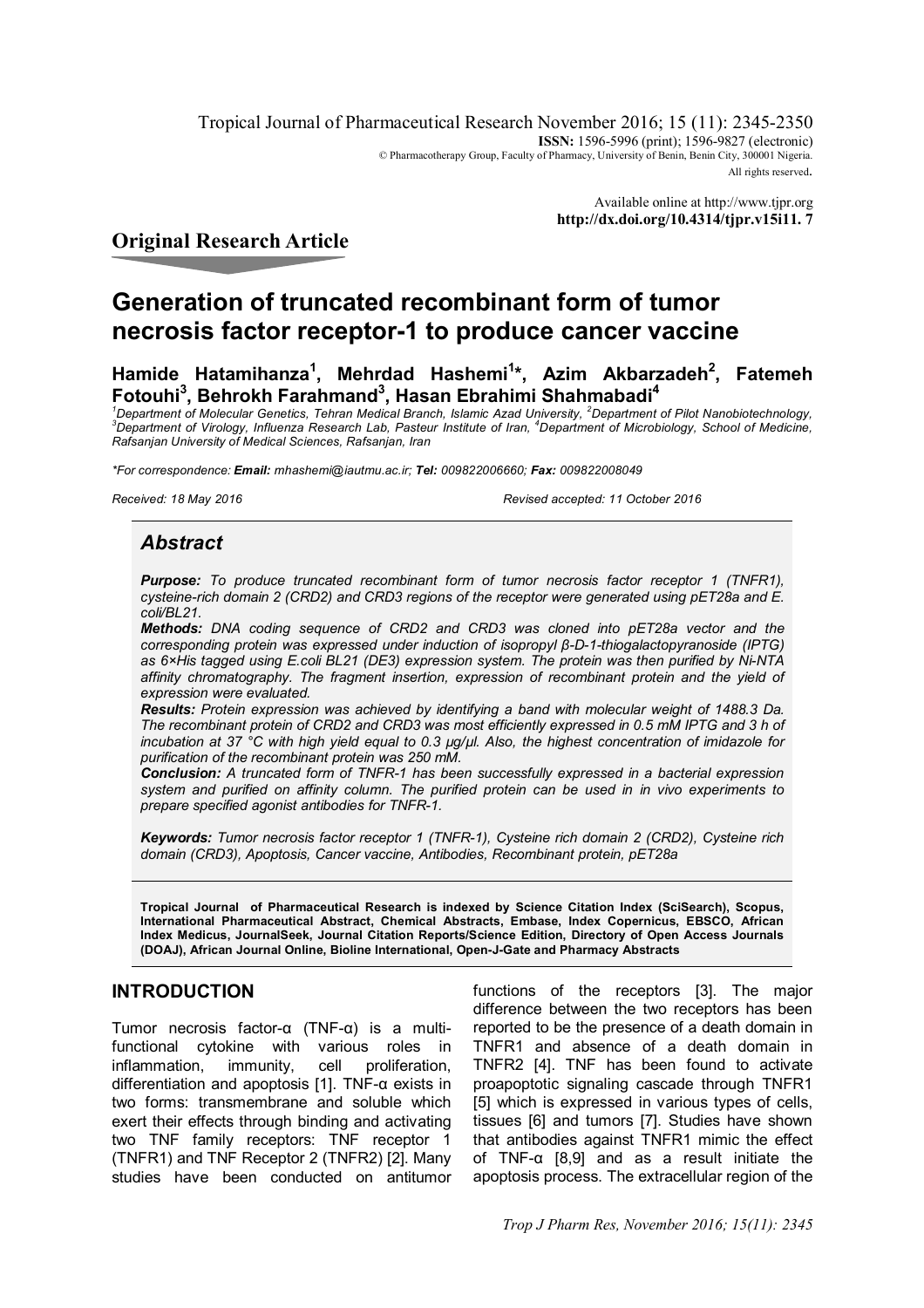receptor consists of four cysteine-rich domains (CRDs): CRD1, CRD2, CRD3, CRD4. CRD2 and CRD3 play important roles in ligand binding [10]. TNF-α binding to TNFR1 induces receptor trimerization and recruitment of various signaling proteins. TNFR1 transduces apoptotic and antiinflammatory signals via the employment of FASassociated death domain protein (FADD) and further recruitment of caspase-8. Activated caspase-8 triggers a proteolytic cascade that entangles caspases-3, -6 and -7, eventually inducing apoptosis. Also TNFR-1 mediates antiapoptotic and inflammatory responses like activation of the necrosis factor (NF)-κB by employing TNF-receptor-associated factor 2 (TRAF2) and receptor-interacting protein 1 (RIP1) [11]. Therefore, inhibition of NF-κB activity enhances TNF-α-induced cell death while an increase in NF-κB activity protects the cells from TNF-α-induced death [12].

In this study, CRD2 and CRD3 regions in a pET vector were cloned using *E.coli*/BL21 and expressed. Various techniques including agarose gel electrophoresis, sodium dodecyl sulfate polyacrylamide gel electrophoresis (SDS-PAGE), western blot, Ni-NTA chromatography, dialysis membrane, and Bradford were used.

# **EXPERIMENTAL**

# **Materials**

Diaminobenzidine (DAB) was purchased from Sigma Company (USA). Acrylamide, sodium dodecyl sulfate and agarose were obtained from Merck Company (Germany). Original pET28a and recombinant pET28a plasmid were gifted and *E.coli*/BL21 was prepared from Pasteur Institute of Iran, Tehran. BamHI, Sal I, restriction enzymes and T4 DNA Ligase were purchased from Fermentas Company (Finland). DNA extraction kit and Ni-NTA agarose resin were obtained from Bioneer Company (South Korea) and Qiagen Company (Germany), respectively. Distilled water was used throughout the experiment. All materials were of analytical grade.

# **Cloning of CRD2 and CRD3**

Recombinant pET28a plasmid resistance to kanamycin, containing CRD1, CRD2, CRD3 and CRD4 was transferred into susceptible bacteria (*E.coli*/BL21) by chloride calcium and heat shock methods. For this purpose, cultured bacteria in the log phase (OD=0.4) were centrifuged (9000 rpm, 3 min) and sediment was obtained. The sediment was mixed with 1 mL 0.1M cold

calcium chloride, and placed on ice for 30 min and then centrifuged. The supernatant was then discarded and the process was repeated. The suspension of bacteria was then incubated with recombinant vector (1.5 µl, 60 ng/µl) on ice for 30 min. The mixture was shocked with temperature (42 $\degree$ C, 90s) and placed on ice for 2 min, followed by culturing into 1 ml liquid LB culture medium in  $37^{\circ}$ C.

After 1 h, 500 µL of medium was taken and cultured on the plate of LB medium containing kanamycin  $(37 \text{ °C}$ . 18 h). The recombinant plasmid was extracted and the fragment containing CRD2 and CRD3 was obtained using BamH1 and SA1 I restriction enzymes. Next, the fragment was run on agarose gel electrophoresis and then obtained using DNA extraction kit. It was then inserted into original pET28a plasmid after excision of vector by BamH1 and SA1 I restriction enzymes. The fragment was ligated to vector using T4 DNA ligase and transferred into susceptible bacteria. To verify the insertion of fragment into plasmid, the plasmid was extracted and digested by the two restriction enzymes and run on agarose gel electrophoresis.

### **Induction of protein expression**

Isopropyl β-D-1-thiogalactopyranoside (IPTG) was used to induce the expression of recombinant protein. In pET28a vector, T7 promoter is responsible for the transcription of the inserted fragment. Although recombinant bacteria were cultured in liquid LB culture medium containing kanamycin in a shaker incubator (37 $\degree$ C, 180 rpm). After 3 h, various concentrations of IPTG were added to the medium. In various time intervals of 2, 3 and 4 h after induction by IPTG, sampling was performed. The total protein was extracted by sonication on ice [13]. In addition, western blotting technique was used to detect the expression of recombinant protein.

### **Scale up of recombinant protein**

The recombinant protein was produced on a large scale using one-liter Erlenmeyer flask and shaker incubator (37 $\degree$ C, 180 rpm). Ni-NTA affinity chromatography technique was used to purify the protein. Bradford method was used to estimate the concentration of protein.

### **Statistical analysis**

The data were statistically analyzed by one-way analysis of variance (ANOVA) using IBM Statistics SPSS software version 19, and statistical significance was set at *p* < 0.05. The

*Trop J Pharm Res, November 2016; 15(11): 2346*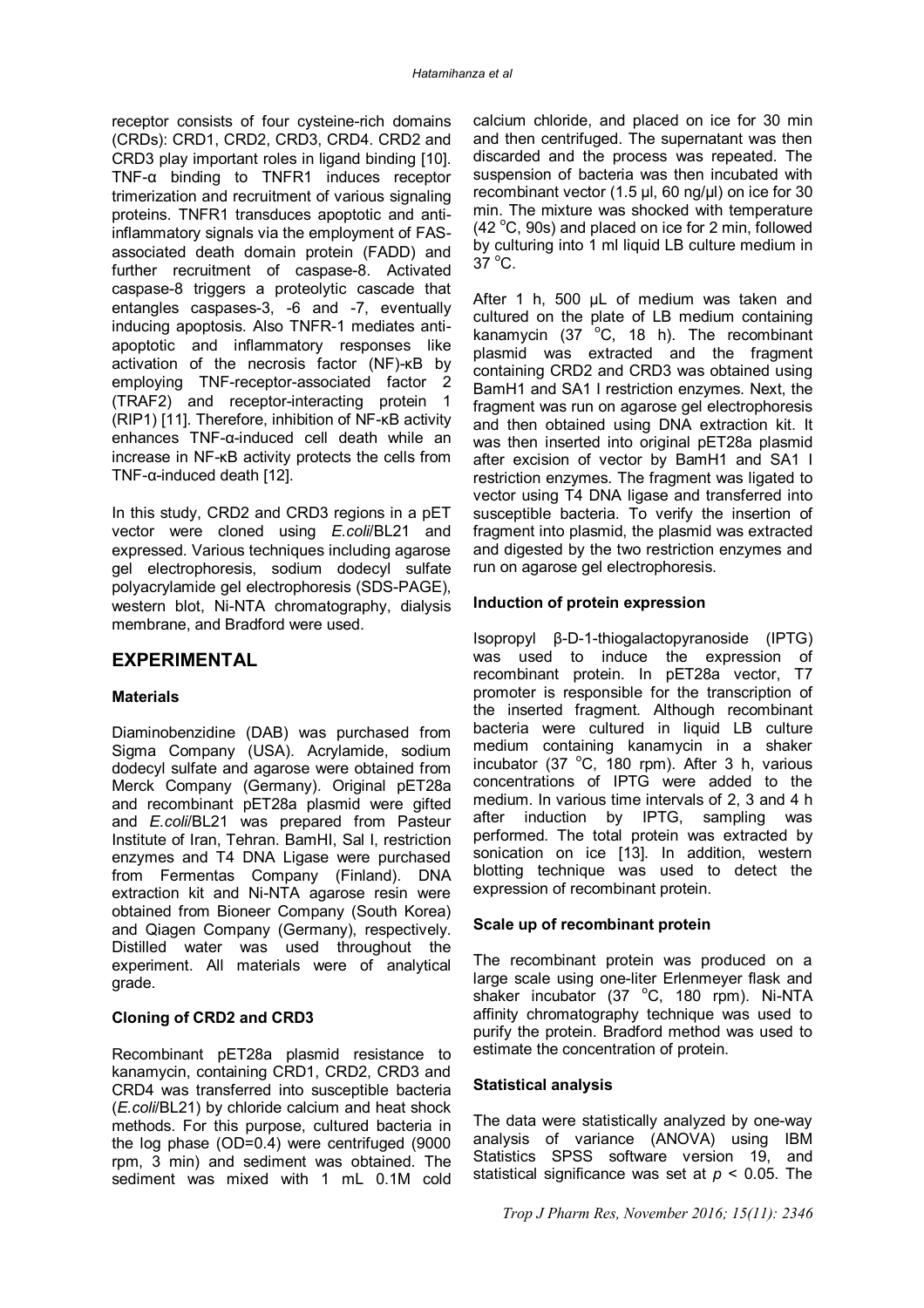results are expressed as mean ± standard deviation  $(SD, n = 3)$ .

# **RESULTS**

## **Cloning of CRD2 and CRD3**

Evaluating the growth of recombinant bacteria containing CRD1, CRD2, CRD3 and CRD4 confirmed bacterial transformation (i.e. growth of antibiotic-resistance versus no growth of antibiotic-sensitive). Also, the insertion of the regions into plasmid was confirmed by agarose gel electrophoresis (Figure 1).



**Figure 1:** Agarose gel electrophoresis of original (left column) and recombinant vector (right column). The difference in the movement between two plasmids confirmed the insertion of fragment containing CRD1, CRD2, CRD3 and CRD4 into vector.

In addition, bacterial transformation with recombinant plasmid containing CRD2 and CRD3 was confirmed. For this purpose, plasmid extraction was performed and excised by BamH1 and SA1 I restriction enzymes and then run on agarose gel electrophoresis. The fragment related to CRD2 and CRD3 was demonstrated on the gel (Figure 2).



**Figure 2:** Agarose gel electrophoresis of DNA fragment containing CRD2 and CRD3 with 264 bp (columns 1 and 2)

#### **Induction of protein expression**

The recombinant protein was successfully expressed and detected (Figure 3).



**Figure 3:** Western blot technique to confirm the expression of recombinant protein. 1) protein marker, 2) the expressed recombinant protein after induction by IPTG, and 3) the expressed recombinant protein before induction by IPTG

In addition, the optimum condition for protein production was 3 h incubation with 0.5 mM IPTG.

To extract the recombinant proteins from bacteria cultured in erlenmeyer flasks, 8 M urea and sonication (Bandelin Sonopuls HD 2070, Bandelin Elec., Germany) (3 min, 50 W) were used and the samples were run on SDS-PAGE (Figure 4).

To purify the protein, Ni-NTA affinity chromatography was performed using a gradient of imidazole concentration. It was found that an elution buffer with concentration of 250 mM of imidazole was the most appropriate buffer for protein purification (Figure 5).

In addition, to purify the recombinant protein from urea and salt impurities, dialysis membrane (Cut off 2000 Da, Sigma) was used and the protein was run on SDS-PAGE (Figure 6).

Finally, evaluating the concentration of the recombinant protein by Bradford technique confirmed high yield production equal to 0.3 µg/µL.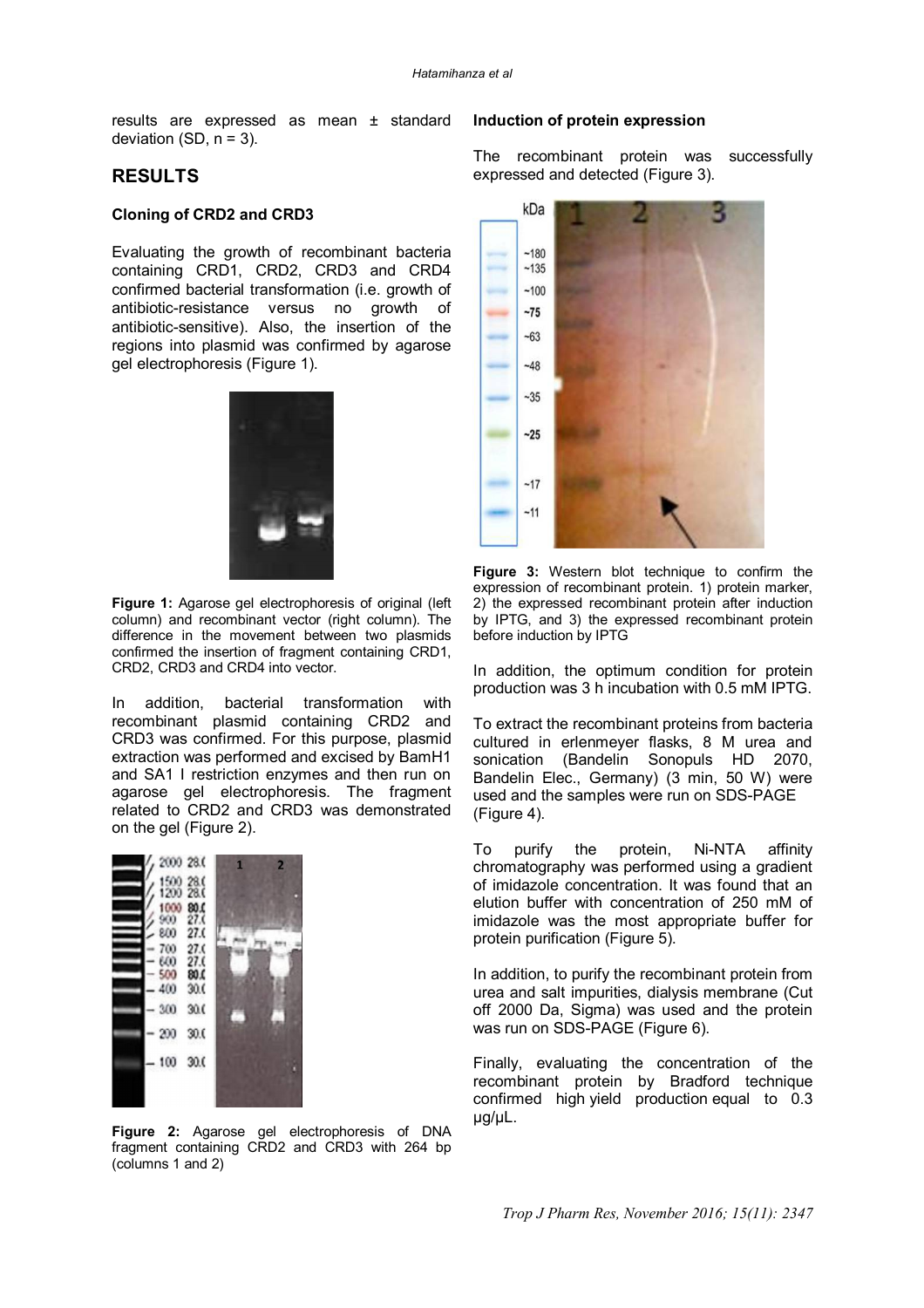#### *Hatamihanza et al*



**Figure 4:** SDS-PAGE of extracted recombinant proteins from four Erlenmeyer flasks. Columns 1 to 8 show the proteins after induction by various concentrations of IPTG in different time intervals. Columns 1 to 3 show target proteins after 4 h induction with 0.25, 0.5 and 1 mM of IPTG, respectively. Columns 4 and 5 demonstrate the target proteins after 3 h induction with 0.25 and 0.5 mM of IPTG, respectively. Columns 6 to 8 display the proteins after 2 h induction with 0.25, 0.5 mM and 1 mM of IPTG, respectively. Column 9 presents proteins before induction, and column 10 shows the marker protein



**Figure 5:** SDS-PAGE of purified recombinant proteins. An elution buffer was used with various concentrations of imidazole. The columns show the expressed protein of CRD2 and CRD3 regions extracted by various concentrations of imidazole solution. The protein shown in columns 1, 2 and 3 is extracted with 50 mM imidazole. Columns 4, 5 and 7 present the protein extracted with 100 mM imidazole. Columns 8 and 9 show the extracted protein with 150 mM imidazole and columns 10-15 present extracted protein with 250 mM imidazole. Column 6 shows the marker protein. Columns 16 and 17 are the recombinant proteins extracted twice with 0.5 ml of 250 mM and 500 mM imidazole, respectively. Column 18 is the sediment of bacteria containing the recombinant protein



**Figure 6:** SDS-PAGE of the recombinant protein extracted by Ni-NTA chromatography before dialysis (column 1) and after dialysis (column 2)

# **DISCUSSION**

There are different reports on the association between TNF protein family and human disorders such as cancers, immunogenic diseases, cardiovascular, nervous system, lung and metabolic disorders [4]. TNF-α induces cell apoptosis through binding to its receptor TNFR-1 [5]. Various studies have confirmed the tumor suppressive effects of TNFR-1 [3,14]. These effects can be induced by agonistic antibodies specific for TNFR-1 [15]. Therefore, in this study we aimed to construct recombinant protein of CRD2 and CRD3 for the preparation of a specific antibody against TNFR-1. Antibodies specific for TNFR1 can be obtained through antigenic properties of receptor.

It has been demonstrated that two domains of TNFR-1, including CRD2 and CRD3, play a vital role in binding to ligands [10]. DNA coding sequence for the domains was then inserted into

*Trop J Pharm Res, November 2016; 15(11): 2348*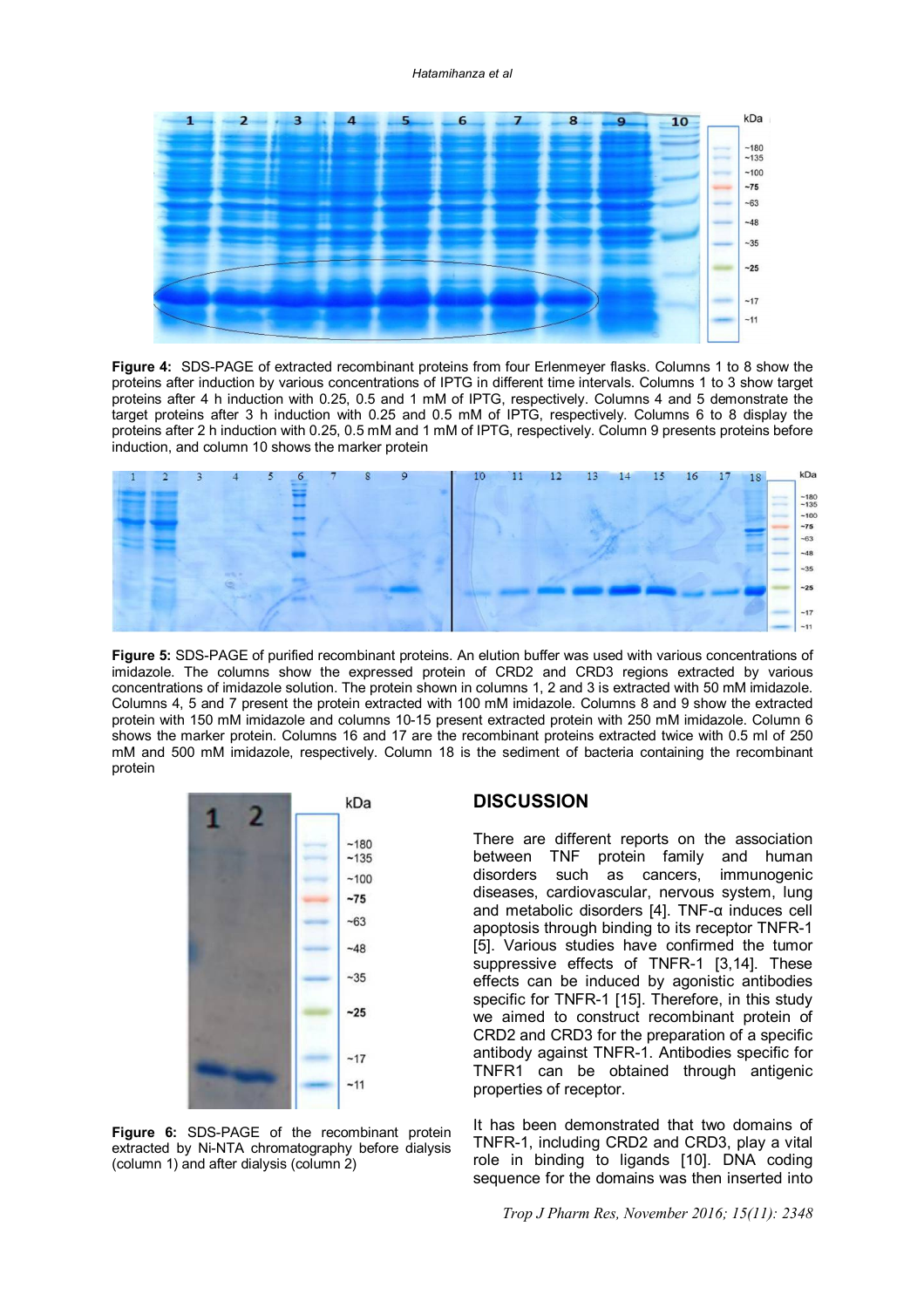pET28a plasmid and transferred into competent bacteria *E. coli*/BL21. *E. coli* was chosen because of its appropriate properties for recombinant protein production such as rapid growth in simple and cheap media, well-known genetic information, availability of various types of vectors including cloning and expressing vectors, easy control and possibility of high recombinant protein production [16]. Evaluating the growth of bacteria in culture medium confirmed bacteria transformation. Also, the construction of plasmid containing CRD2 and CRD3 regions was shown by plasmid extraction and excision with BamH1 and SaI 1 enzymes and their appearance on the agarose gel electrophoresis.

In addition, the construction of the plasmid, containing CDR2 and CDR3 was reported by Jian *et al* [17]. They ligated the fragments to pGEX-3 X plasmid, transferred it into *E. coli* DH5α, and expressed it under induction of 0.25 mM IPTG [17]. Furthermore, scale up of recombinant protein production was accomplished with high yield equal to  $0.3 \mu g/\mu L$ .

# **CONCLUSION**

The recombinant protein of CRD2 and CRD3 regions of TNFR1 which can be used for the production of their specific antibodies was successfully produced. It has been observed to stimulate the expressed TNFR1 in cancer cells as well as triggers apoptotic pathways. In addition, it has been found the pET28a plasmid and *E. coli*/BL21 are appropriate for the production of recombinant protein, containing CRD2 and CRD3 regions of TNFR1.

# **DECLARATIONS**

### *Acknowledgement*

This study resulted from M.Sc thesis which carried out with personal funding in Department of Pilot Nanobiotechnology at the Pasteur Institute of Iran, Tehran and the authors would like to thank all colleagues who have contributed.

### *Conflict of Interest*

No conflict of interest associated with this work.

### *Contribution of Authors*

The authors declare that this work was done by the authors named in this article and all liabilities pertaining to claims relating to the content of this article will be borne by them.

## *Open Access*

This is an Open Access article distributed under the terms of the Creative Commons Attribution License, which permits unrestricted use, distribution, and reproduction in any medium, provided the original work is properly credited.

# **REFERENCES**

- *1. Amrani Y, Ammit AJ, Panettieri RA. Tumor Necrosis Factor Receptor (TNFR) 1, but Not TNFR2, Mediates Tumor Necrosis Factor-α–Induced Interleukin-6 and RANTES in Human Airway Smooth Muscle Cells: Role of p38 and p42/44 Mitogen-Activated Protein Kinases. Mol Pharmacol 2001; 60: 646-655.*
- *2. Banner DW, D'Arcy A, Janes W, Gentz R, Schoenfeld HJ, Broger C, Loetscher H, Lesslauer W. Crystal structure of the soluble human 55 kd TNF receptorhuman TNFβ complex: implications for TNF receptor activation. Cell 1993; 73: 431-445.*
- *3. Cabal-Hierr L, Lazo PS. Signal transduction by tumor necrosis factor receptors. Cell Signal 2012; 24: 1297- 1305.*
- *4. Dong Y, Dekens DW, De Deyn PP, Naudé PJ, Eisel UL. Targeting of Tumor Necrosis Factor Alpha Receptors as a Therapeutic Strategy for Neurodegenerative Disorders. Antibodies 2015; 4: 369-408.*
- *5. Engelmann H, Holtmann H, Brakebusch C, Avni YS, Sarov I, Nophar Y,Hadas E, Leitner O, Wallach D. Antibodies to a soluble form of a tumor necrosis factor (TNF) receptor have TNF-like activity. J Biol Chem 1990; 265: 14497-14504.*
- *6. Fischer R, Kontermann RE, Maier O. Targeting sTNF/TNFR1 Signaling as a New Therapeutic Strategy. Antibodies 2015; 4: 48-70.*
- *7. Hashemi M, Amirijavid S, Entezari M, Shafaroodi H, Saghafi Z. Generation and characterization of chicken egg yolk antibodies (IgY) against TNFR1. Bratisl Med J 2014; 116: 316-320.*
- *8. Jian J1, Zhao S, Tian Q, Gonzalez-Gugel E, Mundra JJ, Uddin SM, Liu B, Richbourgh B, Brunetti R, Liu CJ. Progranulin directly binds to the CRD2 and CRD3 of TNFR extracellular domains. FEBS Lett 2013; 587: 3428-3436.*
- *9. Laegreid A, Medvedev A, Nonstad U, Bombara M, Ranges G, Sundan A, Espevik T. Tumor necrosis factor receptor p75 mediates cell-specific activation of nuclear factor kappa B and induction of human cytomegalovirus enhancer. J Biol Chem 1994; 269: 7785-7791.*
- *10. Makrides SC. Strategies for achieving high-level expression of genes in Escherichia coli. Microbiol Rev 1996; 60: 512-538.*
- *11. Miura R, Yokoyama Y, Shigeto T, Futagami M, Mizunuma H. Inhibitory effect of carbonyl reductase 1 on ovarian cancer growth via tumor necrosis factor receptor signaling. Int J Oncol 2015; 47: 2173-2180.*

*Trop J Pharm Res, November 2016; 15(11): 2349*